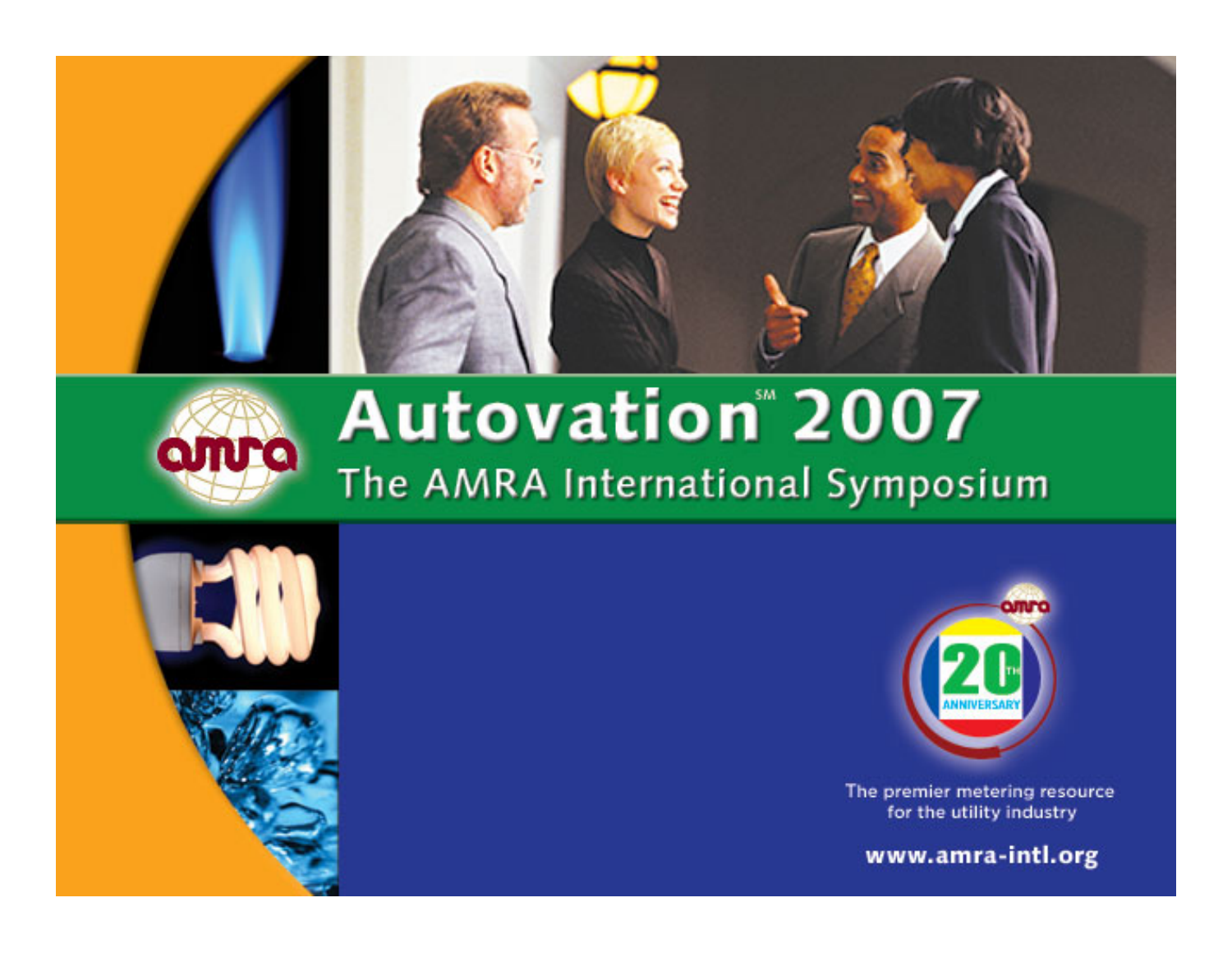

# **A Complete SOA Solution for AMI Integration**

**Enrique Villalobos, SDG&E Joe Zhou, Xtensible Solutions**



The AMRA

International Symposium

resource for the utility industry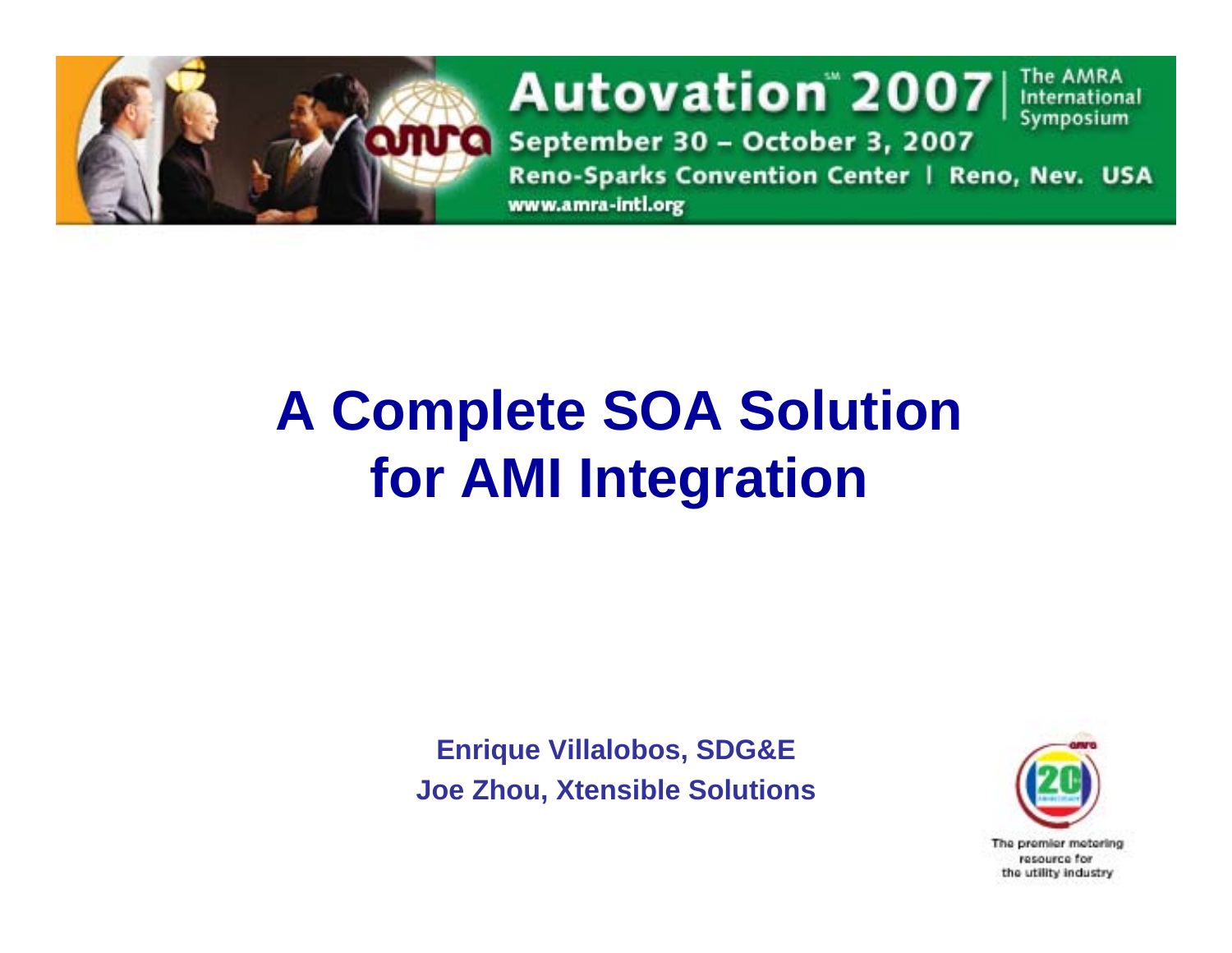### **Agenda**



### ¾ **Agenda**

- $\Box$ **Background**
- □ Service-oriented Architecture (SOA) Strategy
- $\Box$ Enterprise Integration Concepts
- Advanced Metering Infrastructure (AMI) Architectural Principles
- □ AMI Integration Architecture
- $\Box$ Enterprise Information Management (EIM) Concepts
- $\Box$ EIM for SOA
- **□ Summary**

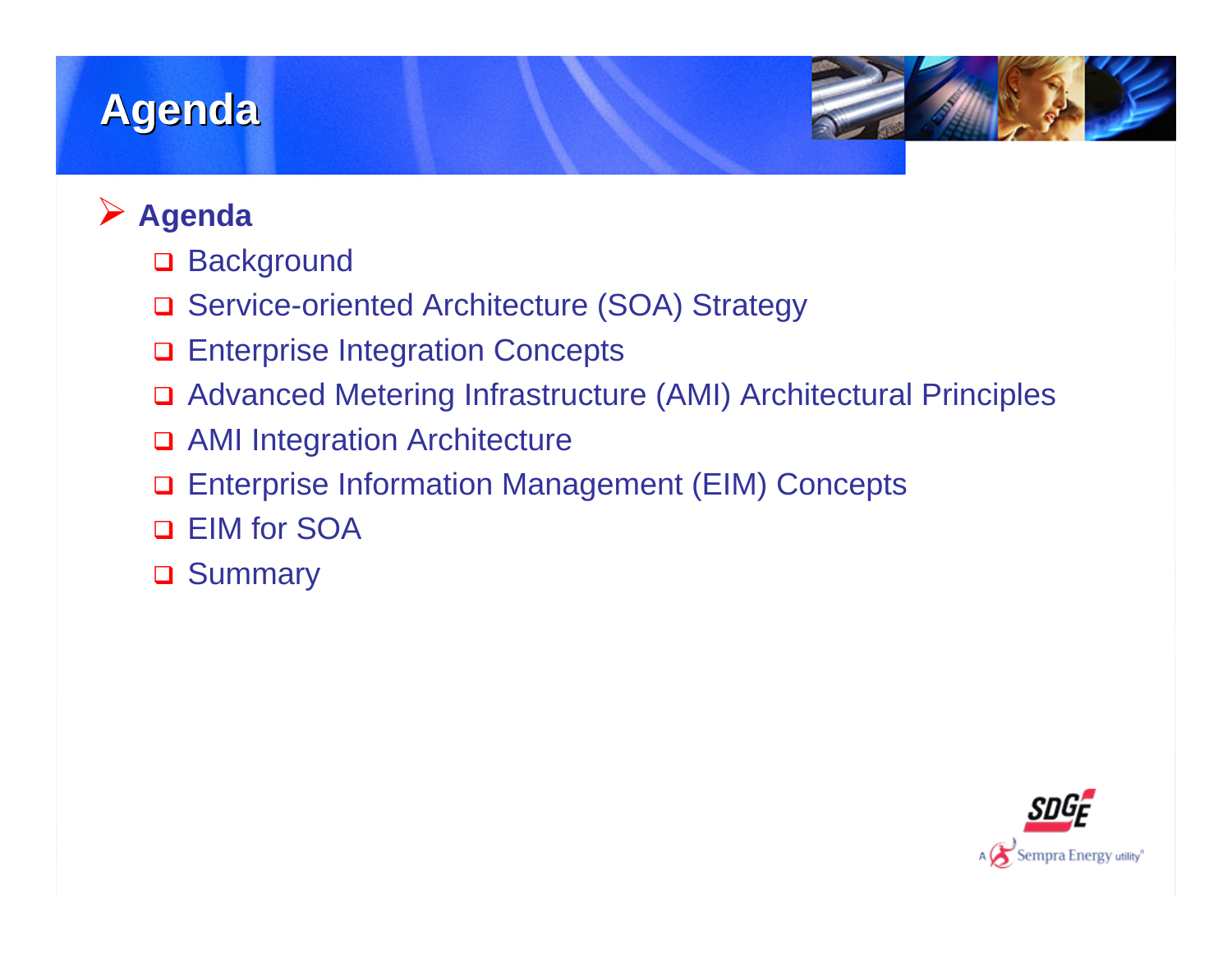### **Sempra Energy Utilities Sempra Energy Utilities**



### ¾ **Sempra Energy Utilities**

The Sempra Utilities - San Diego Gas & Electric (SDG&E) and Southern California Gas Co. (SoCalGas)—serve California customers from the state's Central Valley to the Mexican border.

### **□ San Diego Gas & Electric**

SDG&E serves 3.3 million consumers through 1.4 million electric meters and more than 800,000 natural gas meters. The utility's service area spans 4,200 square miles.

### □ Southern California Gas Co.

The nation's largest natural gas distribution utility, SoCalGas serves 19.5 million people through 5.5 million meters. The company's service territory covers 20,000 square miles.

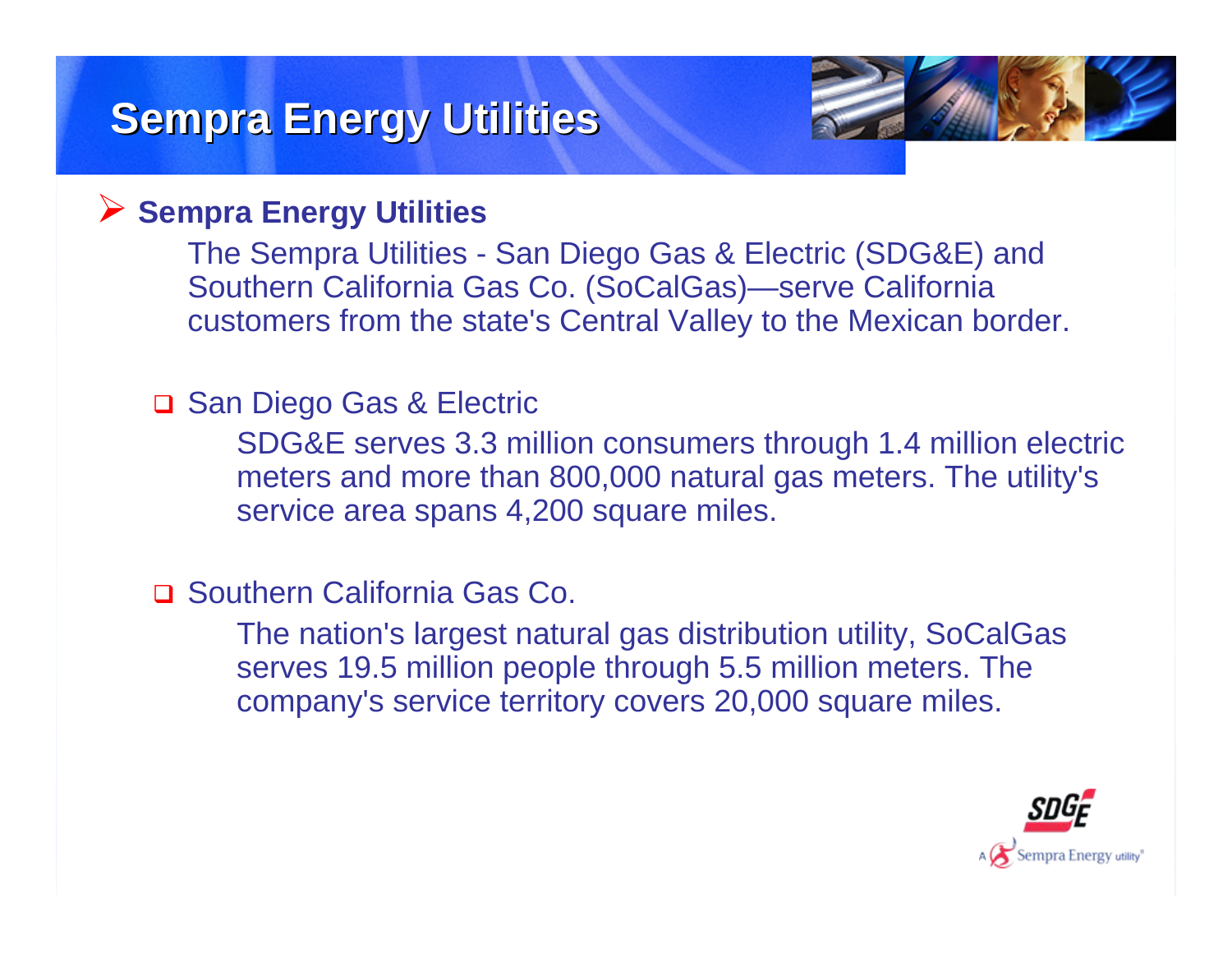## **SOA Strategy SOA Strategy**



**SOA Integration Strategy** – This is a comprehensive strategy for defining the future direction on Application Integration addressing the key dimensions: people, process and technology.

### ¾ **People**

□ Creation of an SOA Integration Competency Center (ICC) **□ Combine the existing integration groups – Enterprise Integration Services** 

### ¾ **Process**

**□** Engage in projects early in the process – business case □ Formal project review of integration architecture

### ¾ **Technology**

- □ Process (Messaging) Integration for near real-time integration
- □ Data Integration technologies for large data transfers or data aggregation
- **□ Deploy an Enterprise Messaging Framework (Enterprise Service Bus)**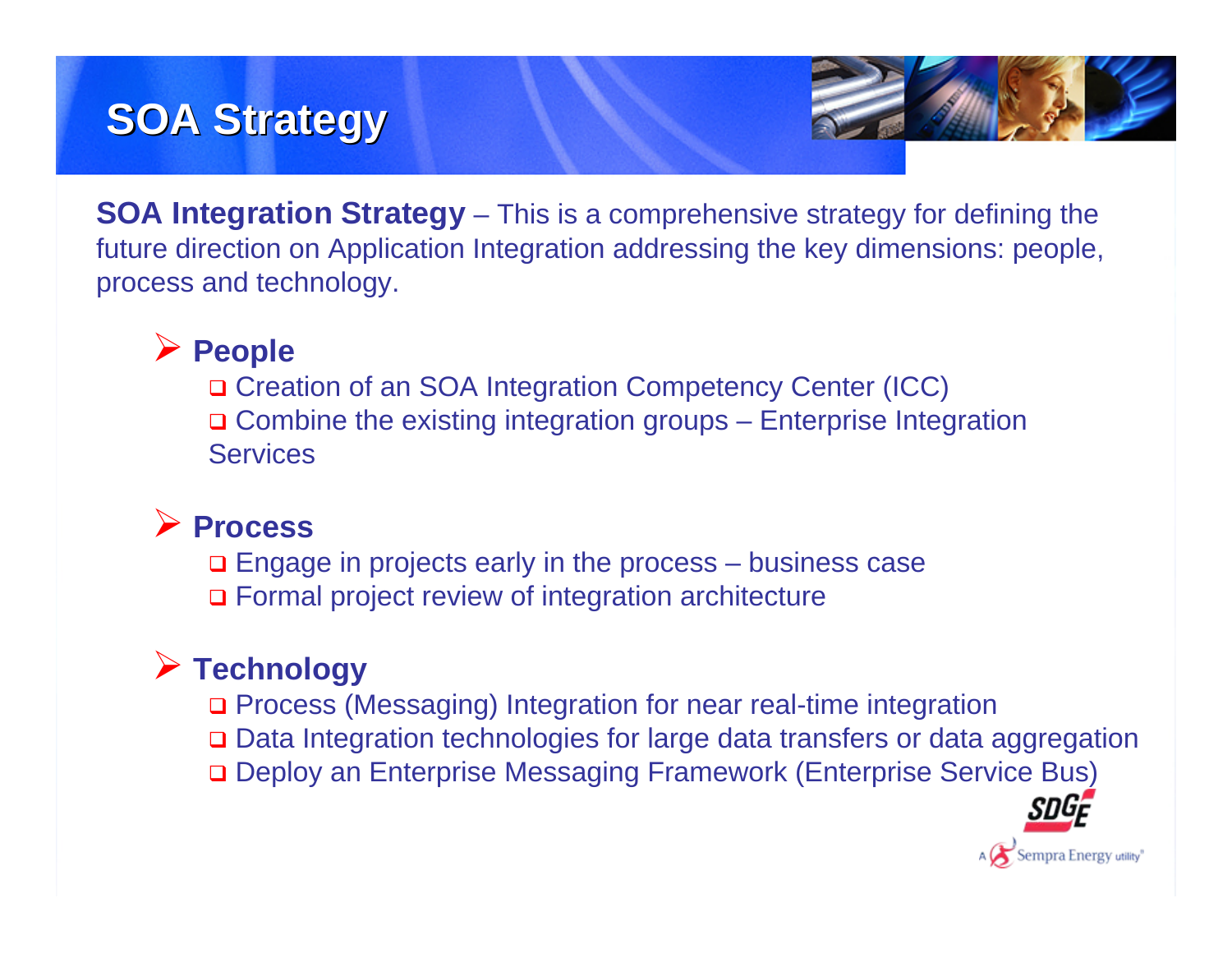### **Enterprise Integration Concepts Enterprise Integration Concepts**



#### ¾**Integration Framework**

There are two types of integration that focus on different types of requirements and therefore offer distinct advantages when applied appropriately.

#### □ **Process Integration**

Focused on enabling real-time exchange of business information across multiple applications as part of a specific business process. Web Services, along with an Enterprise Messaging Framework (EMF) facilitate this real-time integration in a secured and standardsbased manner that yields greater usability and business agility.

#### □ **Data Integration**

Focused on the movement of data elements from one data store to another primarily to achieve data consolidation, aggregation, business analytics, and/or reporting.

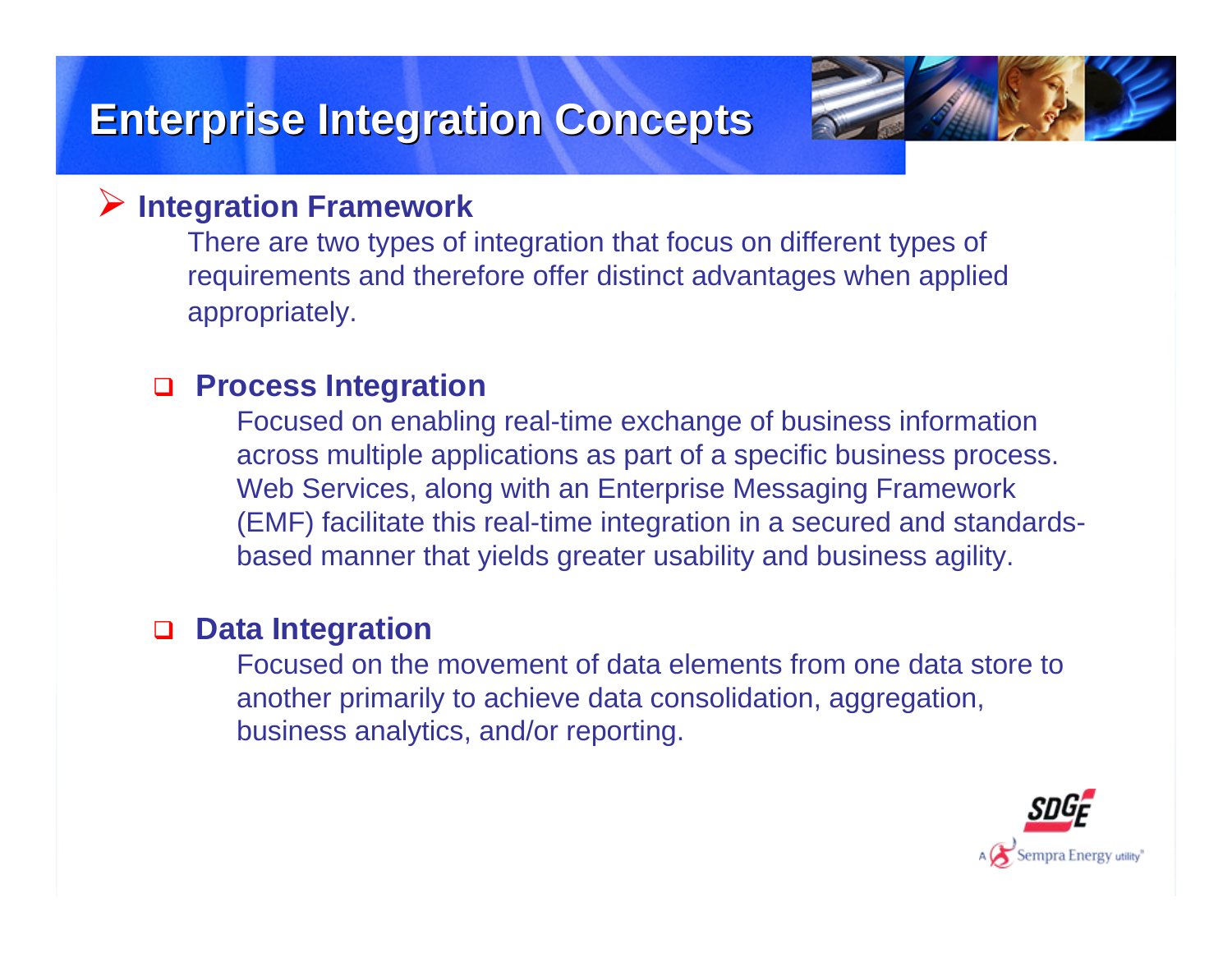### **An Enterprise Approach To Integration An Enterprise Approach To Integration**

- ¾ Consider all future integration to leverage one of IT's managed platforms.
- ¾ When capturing Integration Requirements, consider whether the integration is Process or Data Oriented.
- ¾ When you think of integration, think Enterprise Integration.

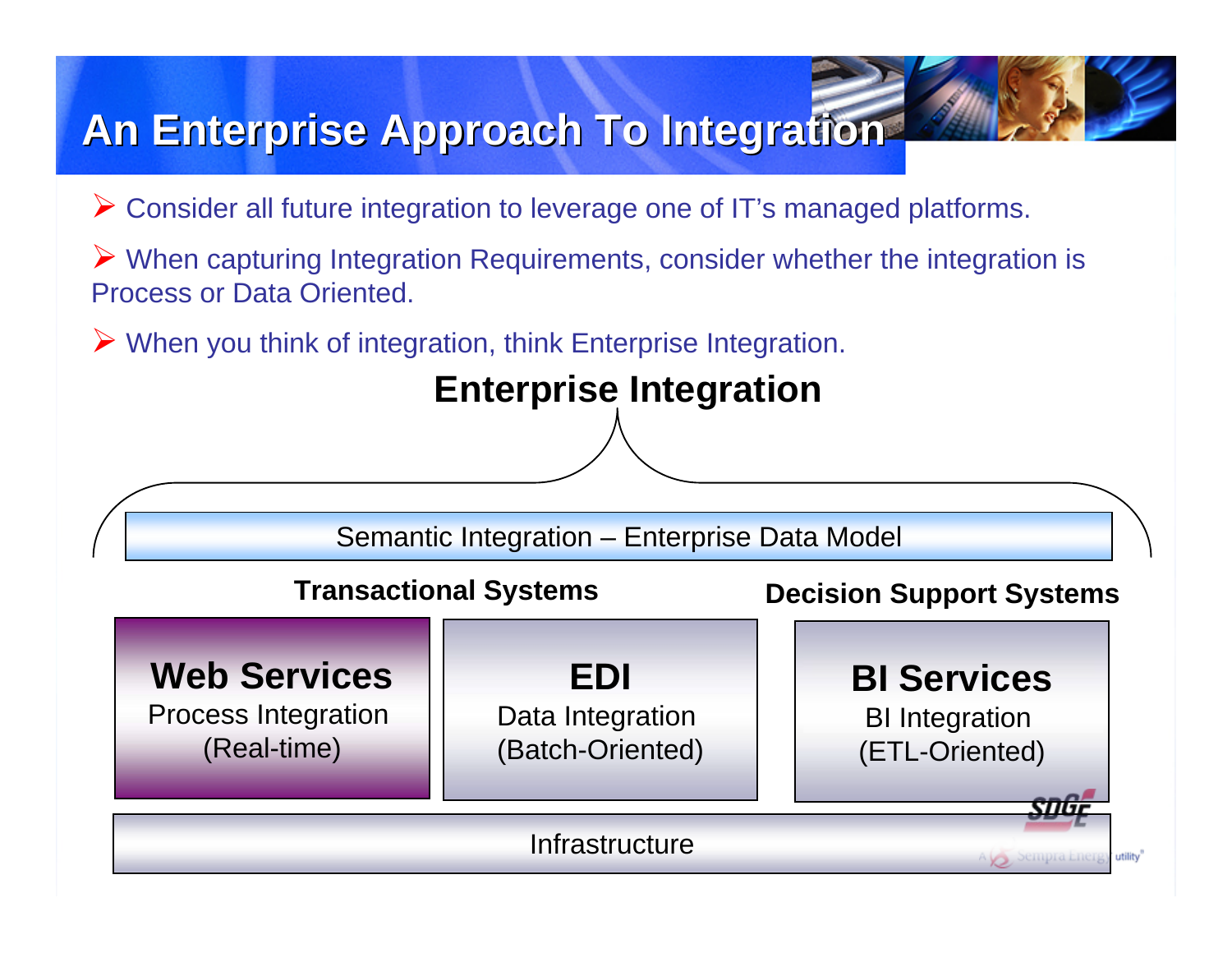## **SOA Integration Support Model SOA Integration Support Model**



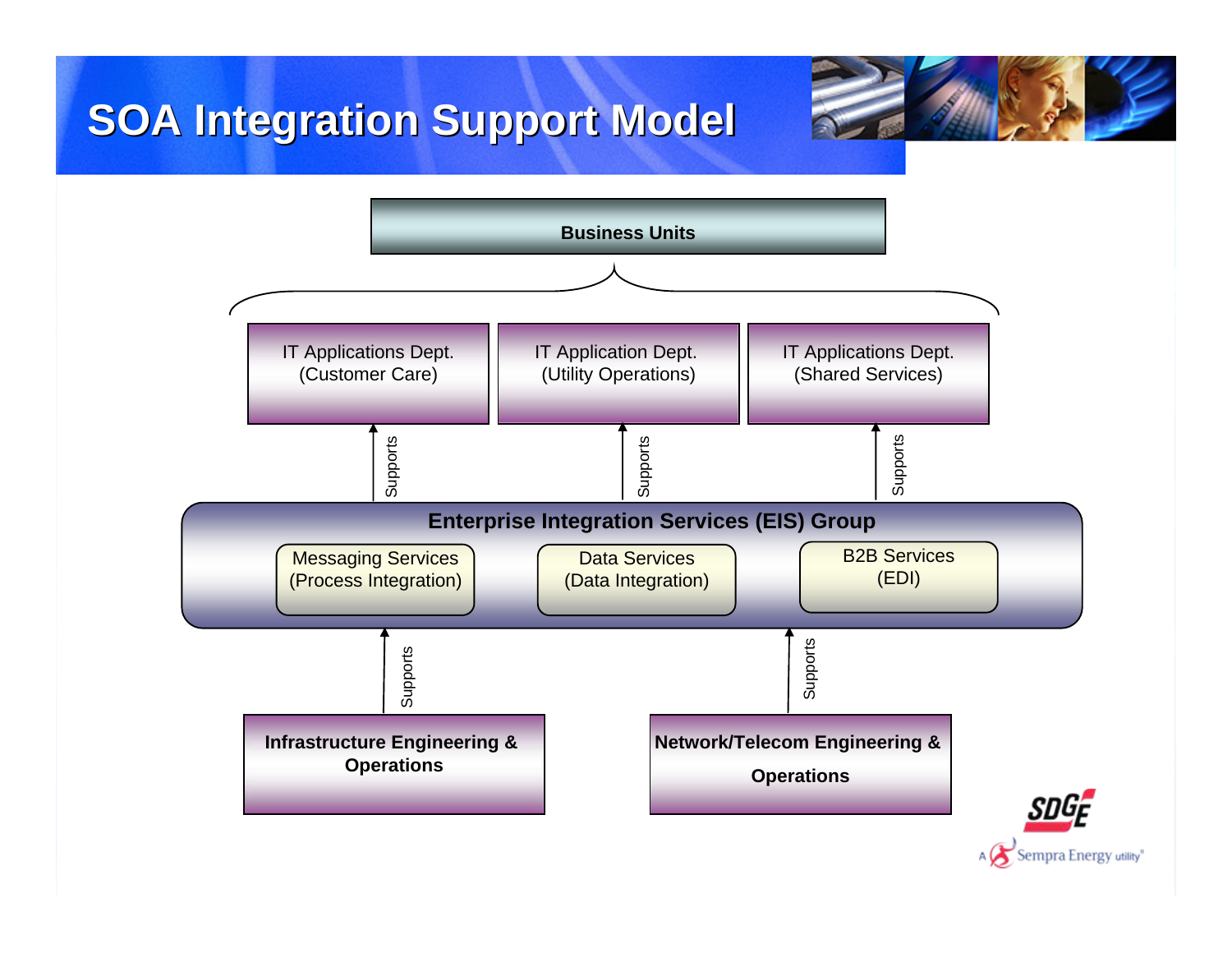

## **AMI Architectural Principles AMI Architectural Principles**

¾ **Alignment with Business Processes** – All of the architectural deliverables will, in some form, align with the to-be business process definitions.

¾ **Interoperability** - Solutions need to exist and provide interoperability within the context of a larger portfolio of systems and technologies.

¾ **Information Security** - Consider the security aspects of all solutions in the context of security standards, and potential vulnerabilities of any solution are considered. This includes classifying and managing all data.

¾ **Integration** - All integrations will be managed and leveraged an integration environment.

¾ **System of Record** - An application owner will be assigned to the main information components identified in the data architecture as a mechanism to resolve any conflicts as integrations between applications are deployed.

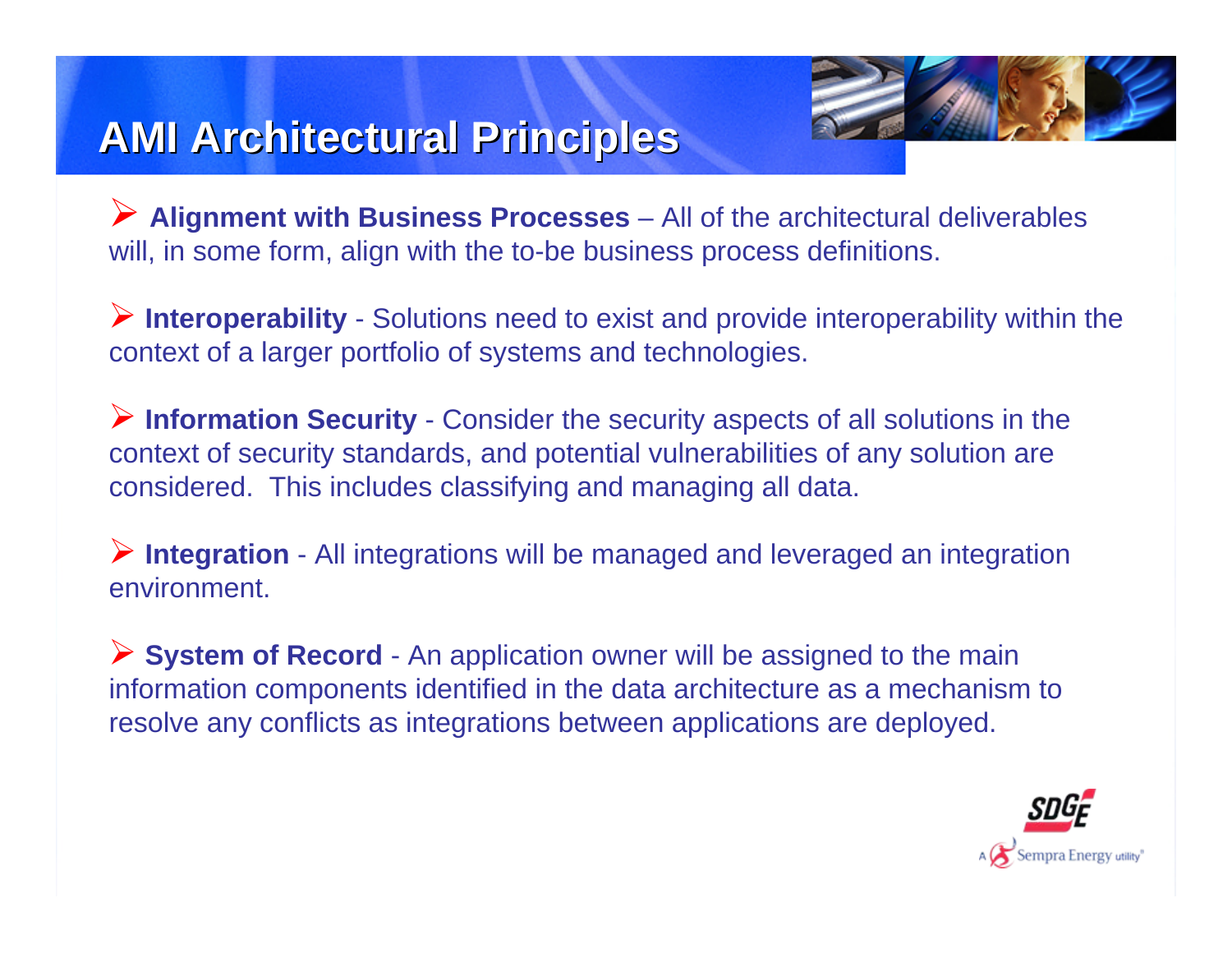## **AMI Application Integration AMI Application Integration**



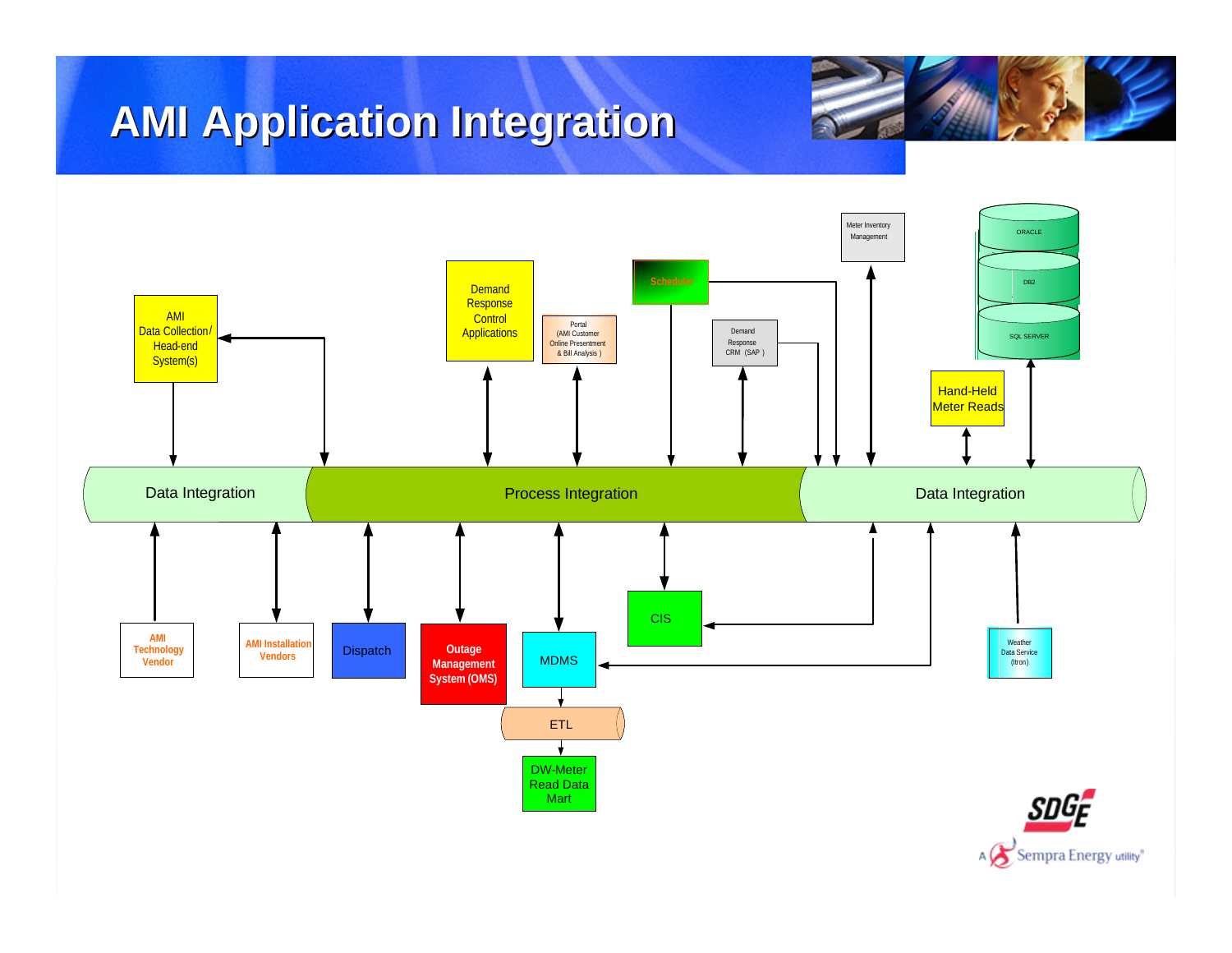### **Integration Architecture Integration Architecture**

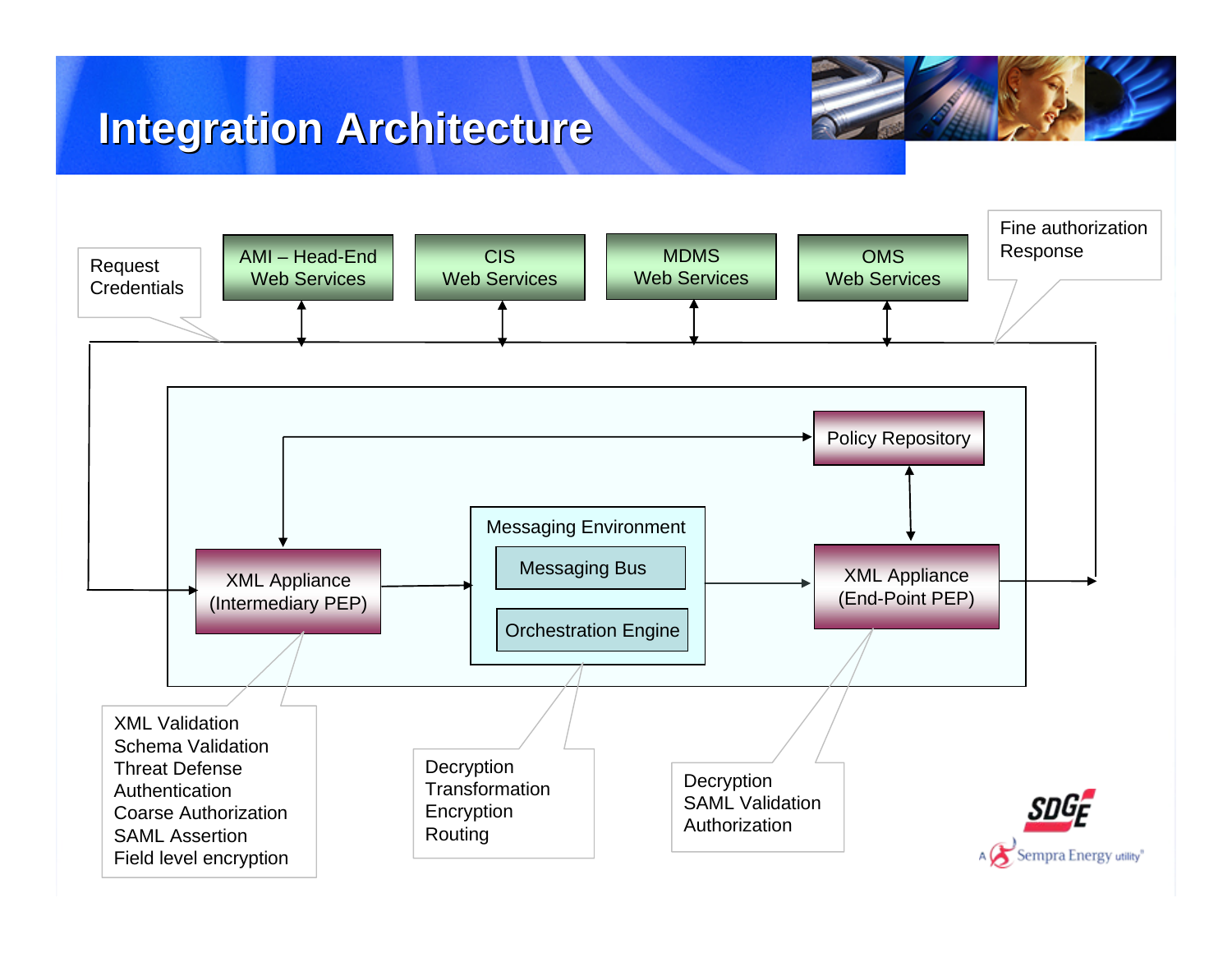## **Enterprise Information Management (EIM) Management (EIM)**

### **What is EIM?**

- $\triangleright$  A shared commitment between business and IT to invest and manage data/information as assets.
- $\triangleright$  Establishment of a governance body and processes to execute the commitment.
- $\triangleright$  Establishment of core competencies (resources and technologies) of EIM.
- ¾ Affecting the outcomes of major programs by adopting EIM guiding principles and implementing EIM recommendations incrementally.

| ?                                                                    | <b>EIM Vision &amp; Strategy</b>                         |                                                                                            |                                         |                                                   |                                                         |
|----------------------------------------------------------------------|----------------------------------------------------------|--------------------------------------------------------------------------------------------|-----------------------------------------|---------------------------------------------------|---------------------------------------------------------|
|                                                                      | Vision                                                   | <b>Mission</b>                                                                             | <b>Strategy</b>                         | Goals &<br>Objectives                             | Value<br>Propositions                                   |
| mitment<br><b>ness and IT to</b><br>inage<br>on as assets.           | <b>EIM Governance</b>                                    |                                                                                            |                                         |                                                   |                                                         |
|                                                                      | Sponsorships                                             | <b>Stewardships</b>                                                                        | Policies, Principles &<br><b>Tenets</b> | Alignment                                         | Reference Model                                         |
| t of a<br>ody and<br>execute the                                     | <b>EIM Core Processes</b>                                |                                                                                            |                                         |                                                   |                                                         |
|                                                                      | <b>Information Value Management</b>                      |                                                                                            |                                         |                                                   |                                                         |
|                                                                      | Data<br>Quality                                          | Data<br>Integrity                                                                          | Data<br>Security/ Protection            | Data<br>Lifecycle Mamt                            | Data<br>Movement                                        |
| t of core<br>(resources<br>jies) of EIM.                             | <b>Semantics Mgmt</b><br>(Definitions, Metadata, Model)  | Database<br><b>Mgmt</b>                                                                    | <b>Master Data</b><br><b>Mgmt</b>       | <b>Information Services</b><br>(Intelligence, KM) | Services & Support<br><b>Mgmt</b>                       |
|                                                                      | <b>EIM Organization</b>                                  |                                                                                            |                                         |                                                   |                                                         |
| putcomes of<br>ns by adopting<br>rinciples and<br><b>EIM</b><br>ions | CSFs, KPIs                                               | <b>Structure</b><br>(Virtual, Hybrid)                                                      | Roles &<br><b>Responsibilities</b>      | Functional<br><b>Services</b>                     | <b>Business Value &amp;</b><br><b>Relationship Mgmt</b> |
|                                                                      | <b>EIM Infrastructure</b>                                |                                                                                            |                                         |                                                   |                                                         |
|                                                                      | <b>Information Architecture</b><br><b>Blueprint Mgmt</b> | Technologies<br>(DBMS, Content Mgmt, ETL, EAI, EII, Data modeling<br>BI/DW, Collaboration) |                                         | Knowledgebase &<br>Repositories                   | Standards &<br><b>Best practices</b>                    |



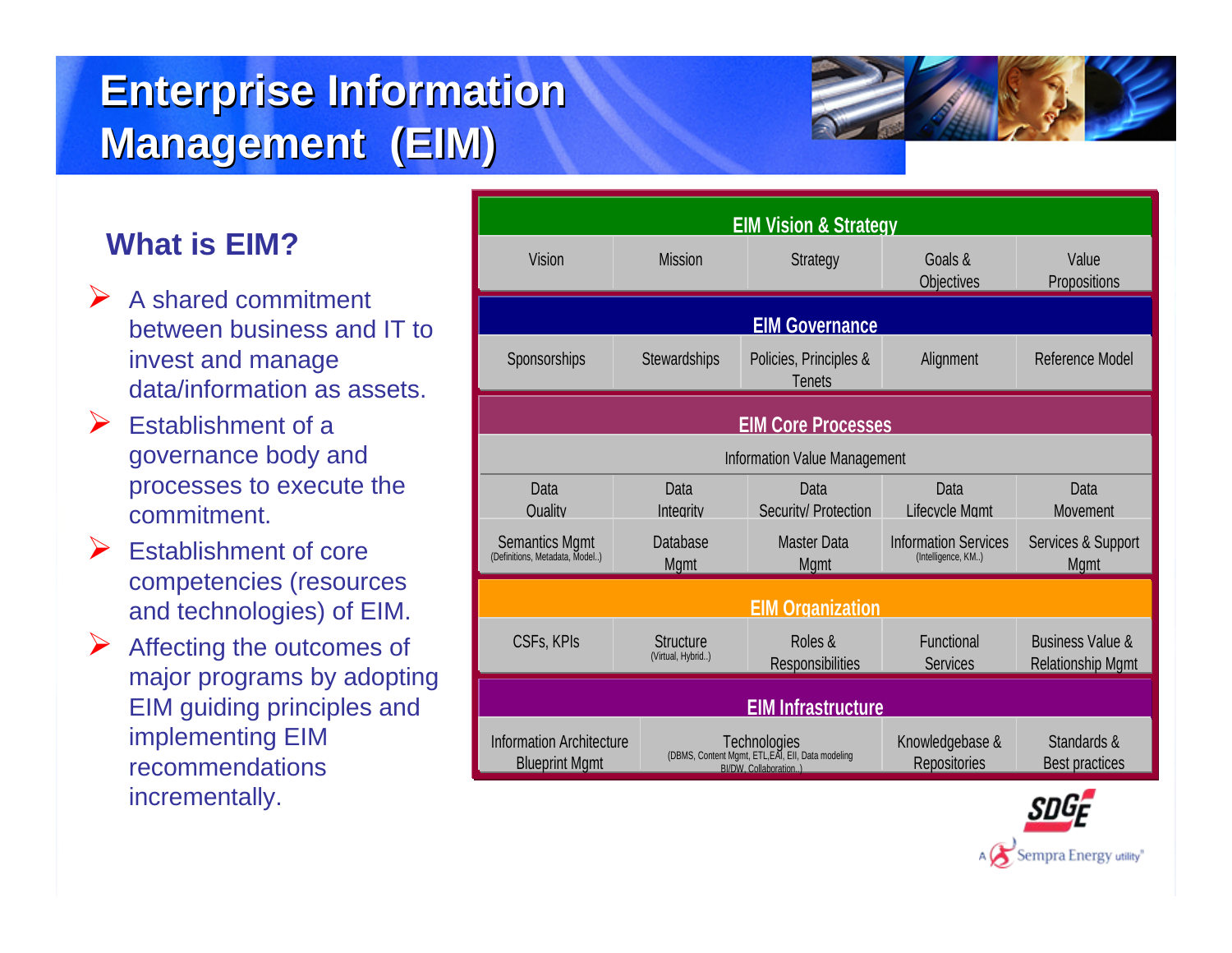### **Impact of EIM to Enterprise Integration**

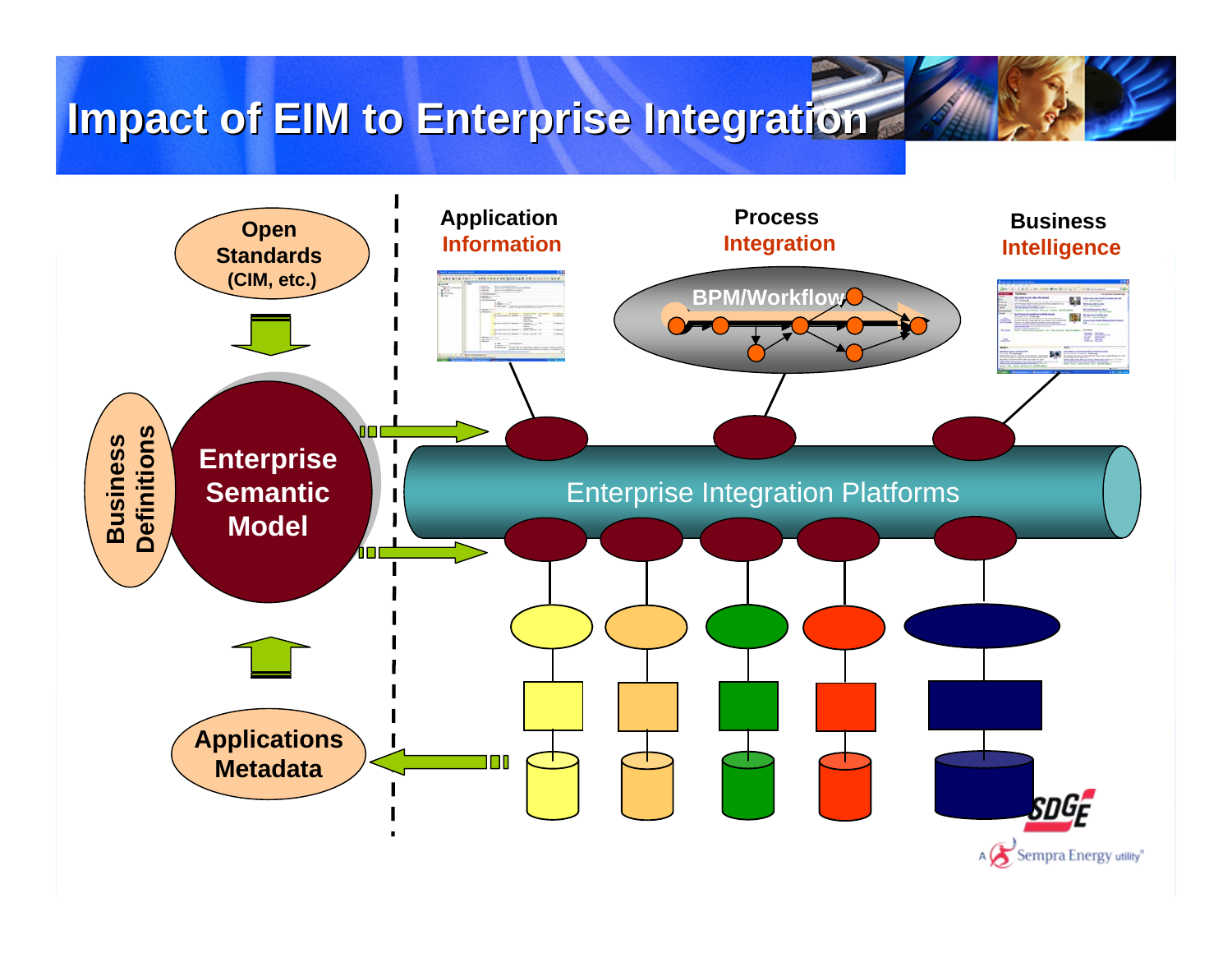### **ESB + ESM = Complete SOA ESB + ESM = Complete SOA**





- **≻Point to point**
- ¾Complete coupled and ripple effect of change
- ¾Duplication of data and logic, no control of data quality and consistency
- $\triangleright$  Costly to maintain and change ¾Can't enable business process integration



- ¾Interoperability through Web
- Services technology
- ¾Managed integration
- **≻Reuse of connectivity of systems** to ESB
- ¾Reuse of application level services
- ¾Enable business process integration



- ¾Interoperability through common semantics
- ¾Complete decouple of systems
- **≻Reuse of services, leads to less** number of interfaces
- ¾Reduce total cost of ownership
- $\blacktriangleright$ Improve data quality and consistency
- ¾Enable higher level business services (information, intelligence, process, etc.)

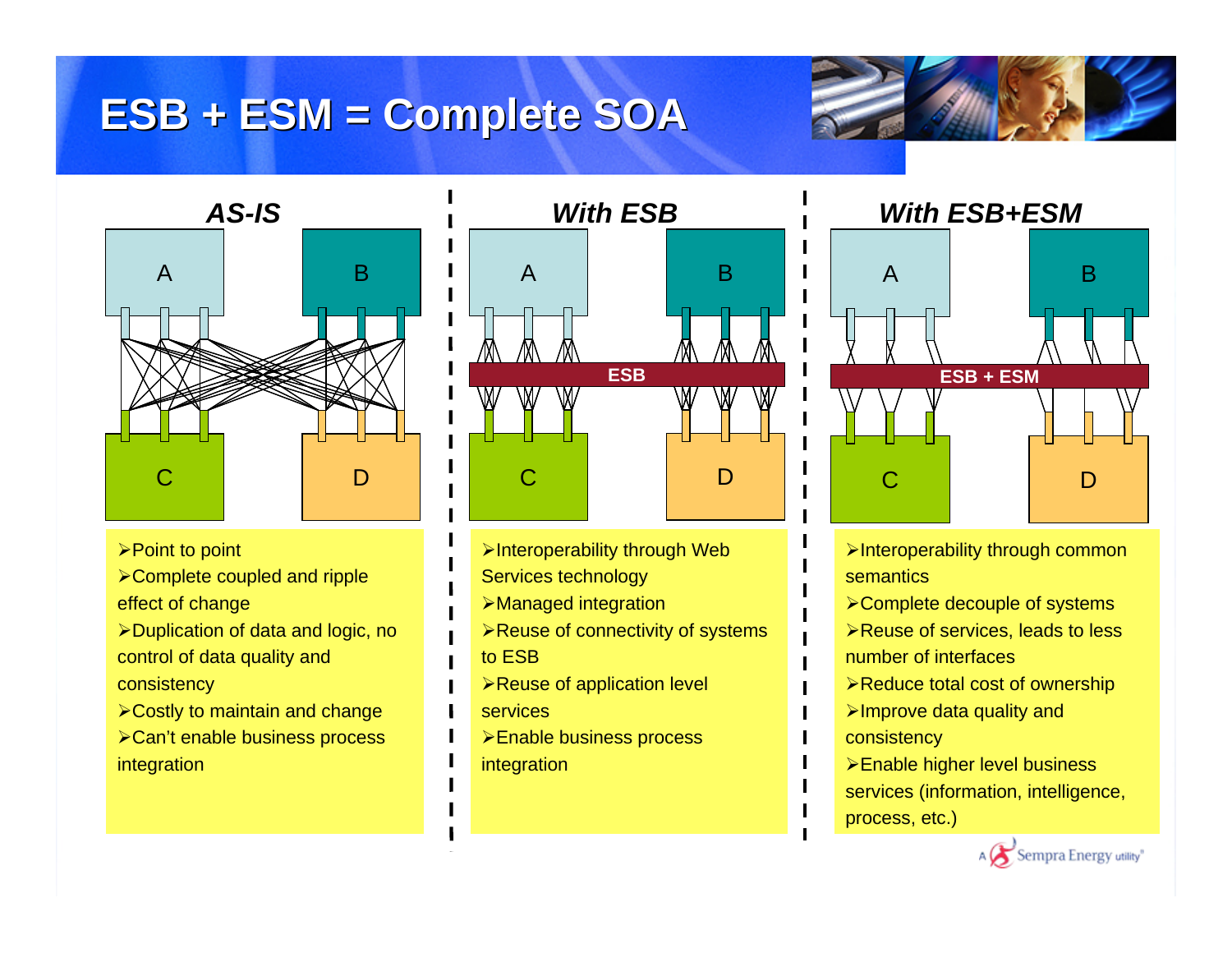### **EIM/SOA Value Propositions EIM/SOA Value Propositions**



- ¾ Enables business to take ownership, responsibility and accountability for the improvement of data quality and information accuracy and consistency.
- ¾Enables business to establish single version of truth for data over time.
- ¾Improves business process and operational efficiency and effectiveness.
- ¾ Provides a strategy and technique to mitigate the risks as well as maximize the value of implementing commercial packaged applications.
- ¾Reduces the number and effort of integration over time.
- ¾Enables the control of unnecessary data duplication and proliferation.
- ¾Enables a more flexible and scalable process integration.
- ¾ Improves the data quality, integrity, consistency, availability, and accessibility over time.
- ¾Maximizes the return on investment of SOA related technologies.
- ¾Establishes a critical component of the Enterprise Architecture.

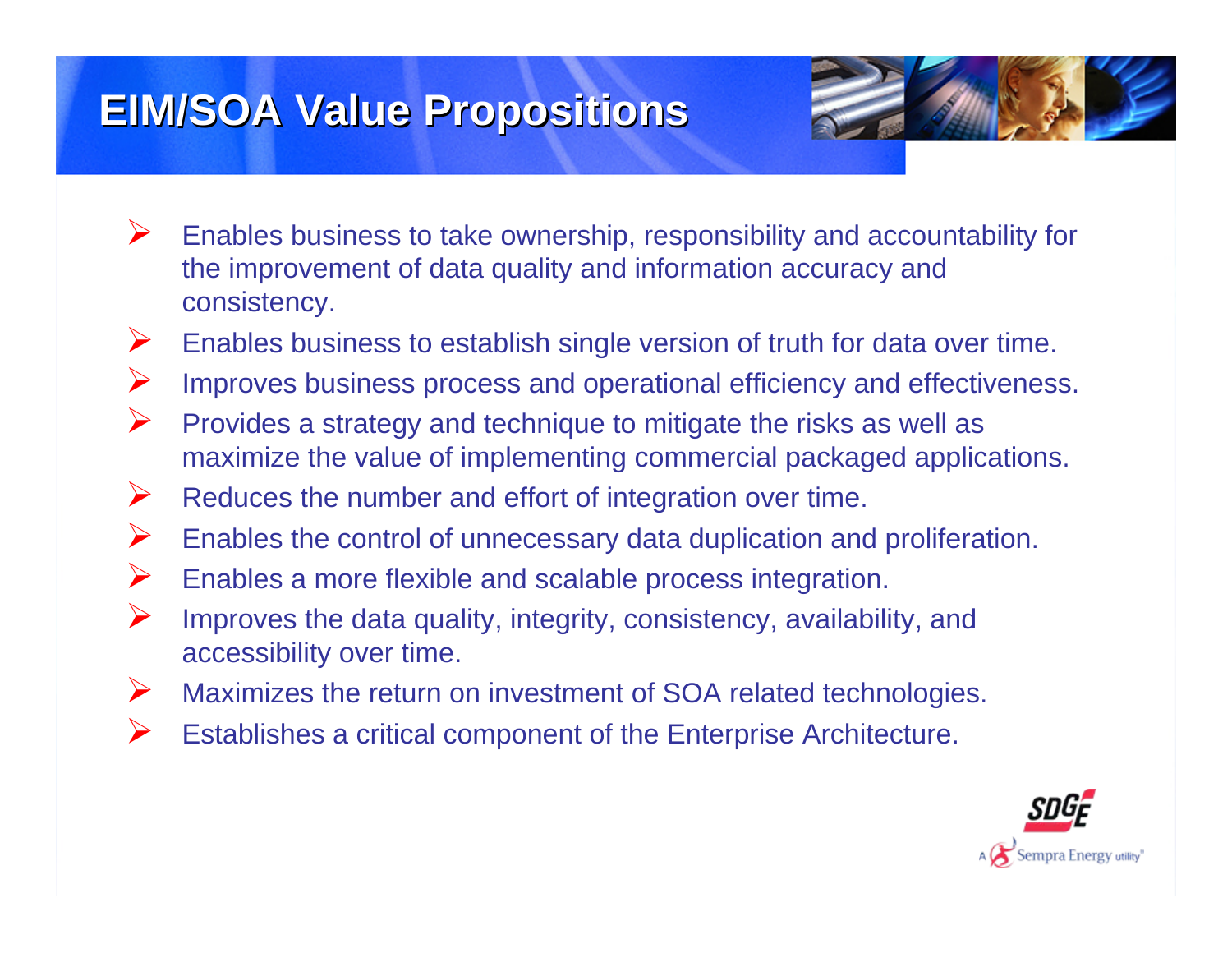## **Leverage IEC CIM & 61968 for AMI SOA AMI SOA**





Sempra Energy utility<sup>®</sup>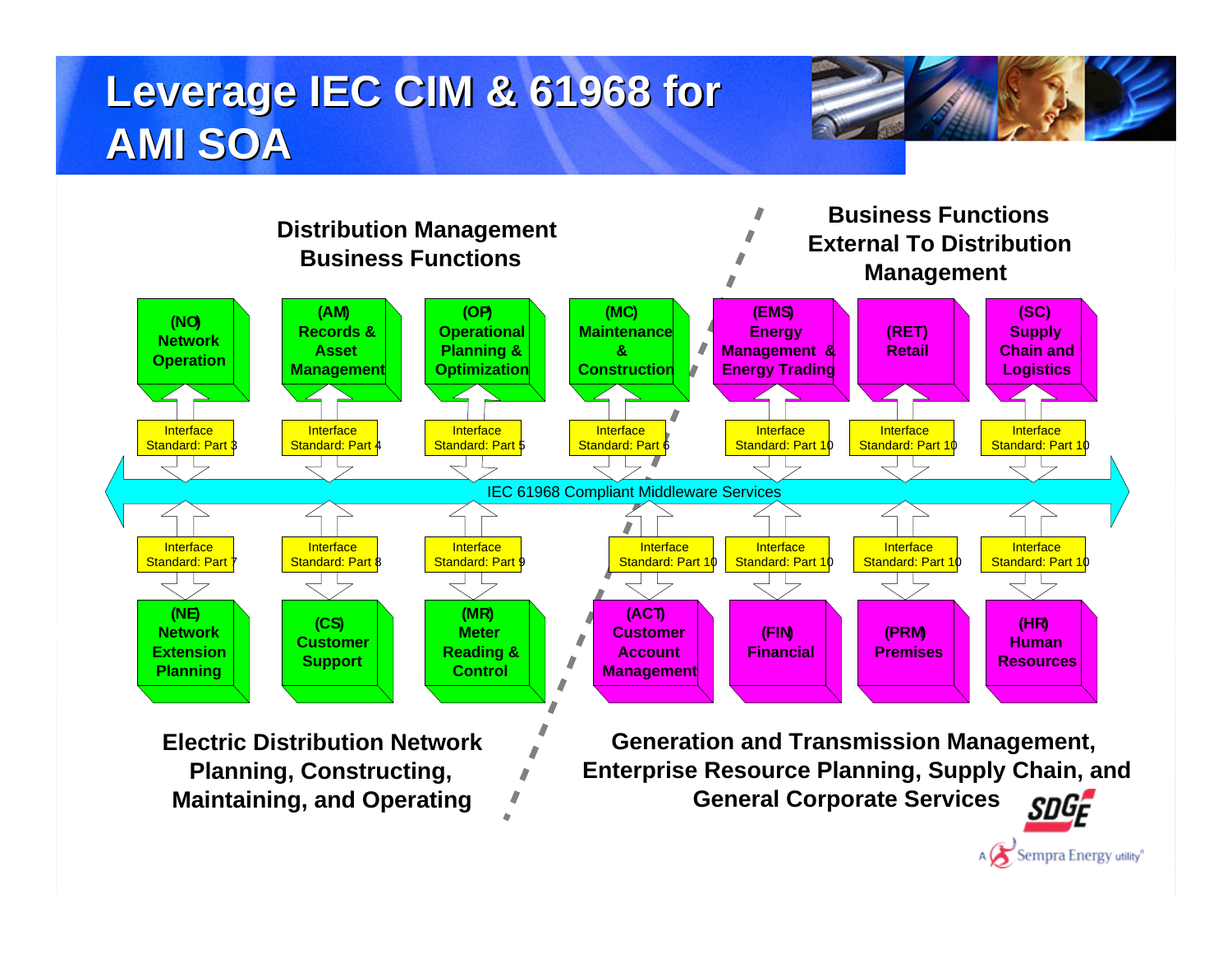### **Where We Are Where We Are……**



- ¾**AMI (Smart Meter) program is in full swing.**
- ¾ **Enterprise Integration Services (EIS) group formally established to work with Smart Meter program in SOA implementation.**
- ¾ **Establishing repeatable SOA methodology, architecture and design for refinement and future reuse.**
- ¾ **Leveraging EIM concepts and using IEC CIM & 61968 standards to ensure a complete SOA solution for AMI.**
- ¾ **Establishing EIM strategy, roadmap, and business case for Sempra Energy utilities.**